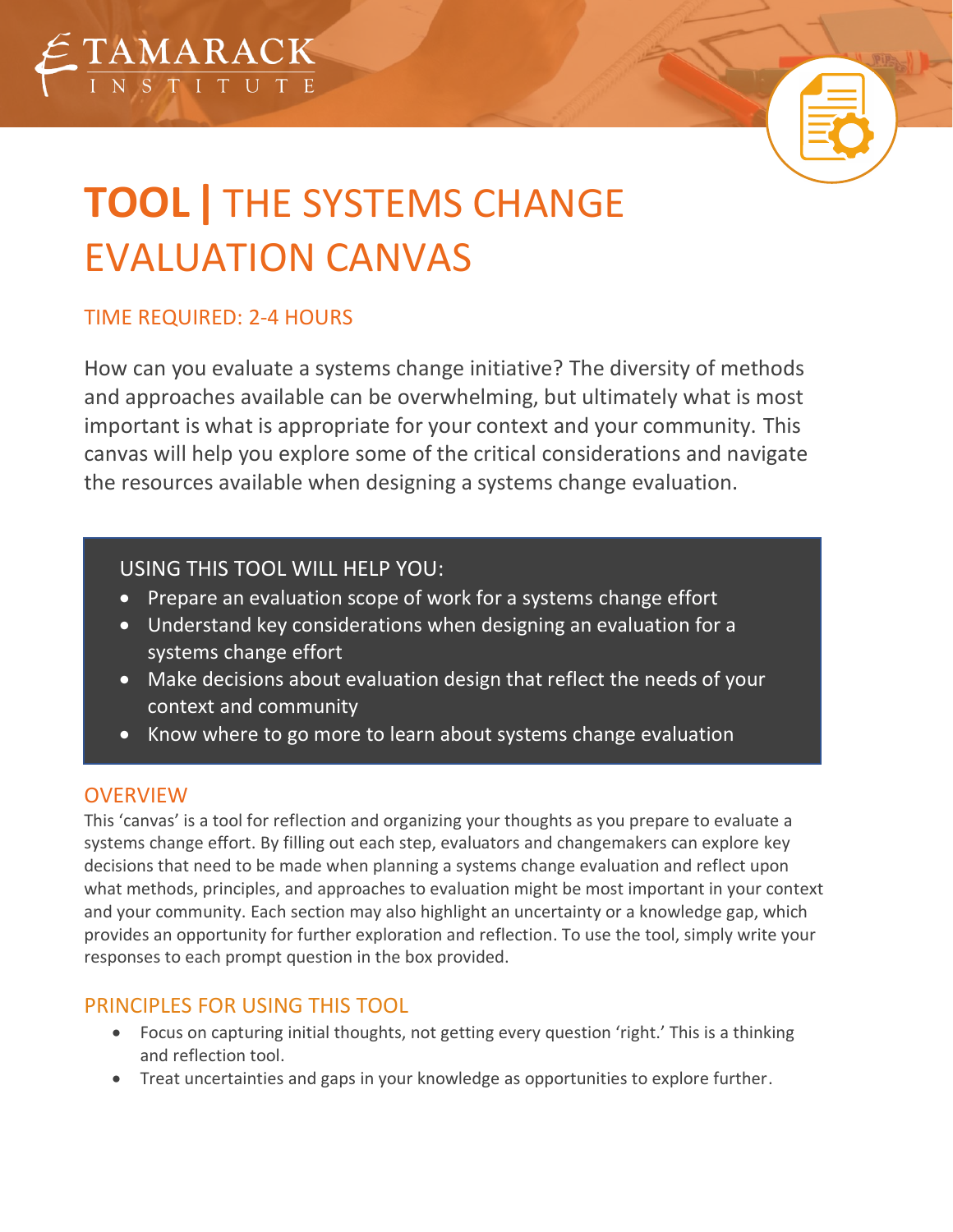## THE TOOL IN PRACTICE (EXCERPT)

Below is an example of the tool in practice. You can find the full tool at the end of this document.

#### SYSTEM

What are the most important features of your system, the strategy that will be employed, and the outcomes you are hoping for?

Our system includes all the agencies, people, and systems that support high school youth. These include parents and care providers, faith groups, after-school programs, drop in centres, teachers, youth and peers, etc.

The desired outcomes are that youth aged 13-18 in our community experience:

- Improved senses of belonging, hope, and confidence
- Improved high school graduation rates

Our strategy is emergent and our evaluation approach will need to support that approach. Evaluation will be needed to help us understand where to focus our efforts

#### USERS

Who are your primary users and who will you speak with to fill out the user profile for each user?

- 3 school principals
- Our funder
- Parent-Teach Association (speak with leads)
- The Director of our local drop-in centre
- Youth themselves (may be difficult to access so we may need to work through parents and teachers)

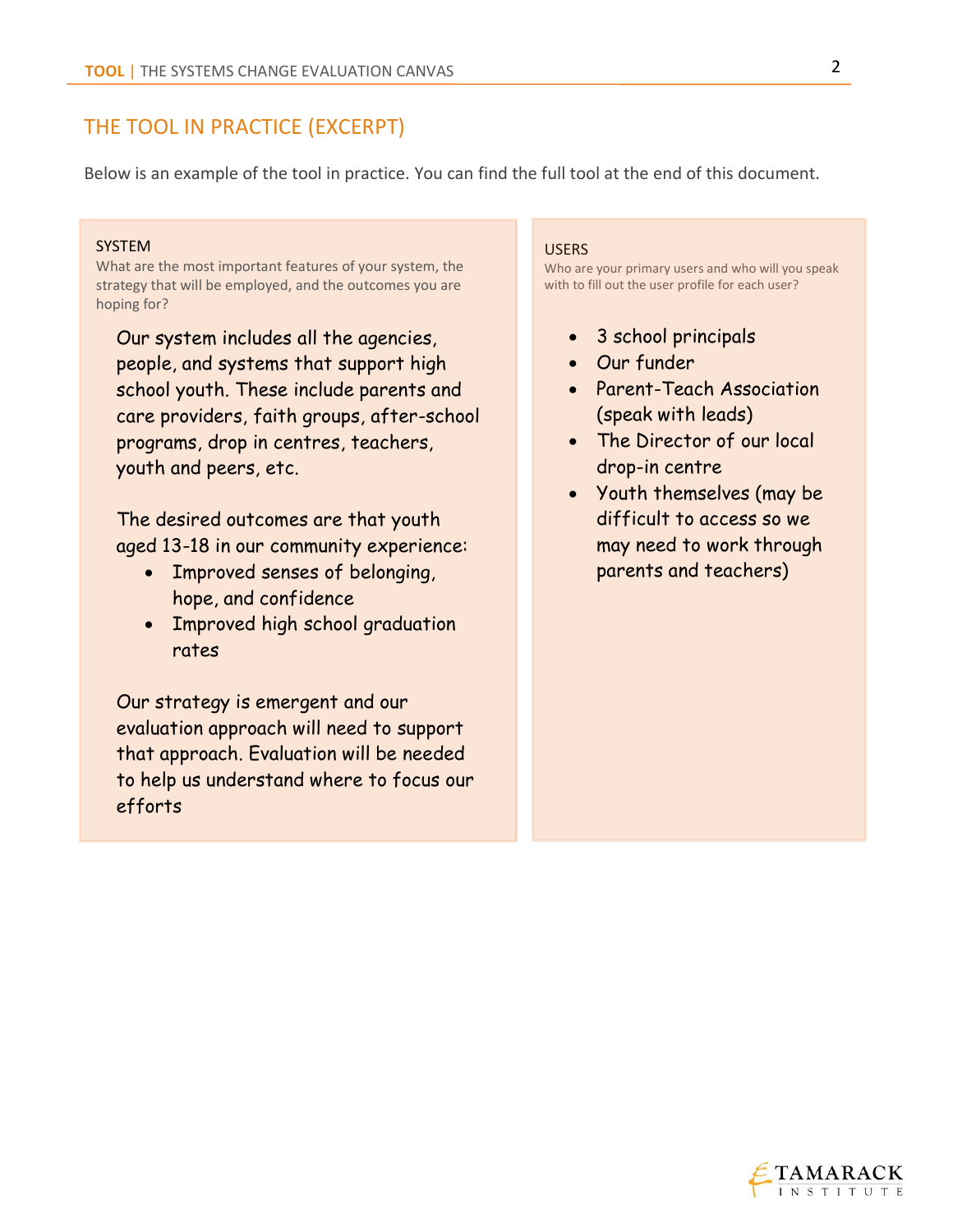# DIVING DEEPER

There are many supporting resources referenced in the canvas. You can check them out here: <sup>1</sup>[Developing a User Profile Aid for Action](http://www.tamarackcommunity.ca/library/developing-a-user-profile-evaluation)

<sup>2</sup>[What We Know So Far About Evaluating Progress in Policy Change](http://www.tamarackcommunity.ca/library/evaluating-progress-in-policy-change)

<sup>3</sup>[What We Know So Far About Evaluating Efforts to Scale Social Innovations](http://www.tamarackcommunity.ca/library/evaluating-efforts-scale-social-innovation)

4[What We Know So Far About Principles for Evaluating Efforts to Change Systems](https://cdn2.hubspot.net/hubfs/316071/Events/Multi-Day%20Events/Evaluation%20+%20Design/Resources/WhatWeKnowSoFar-Systems-Change-Evaluation_update.pdf)

<sup>5</sup>[Planning a Prototype Test](http://www.tamarackcommunity.ca/library/tool-planning-prototypes-and-testing)

Funded by the Government of Canada's Social Development Partnership Program.



The opinions and interpretations in this publication are those of the author and do not necessarily reflect those of the Government of Canada.



Copyright © 2019 by **Tamarack Institute** tamarackcommunity.ca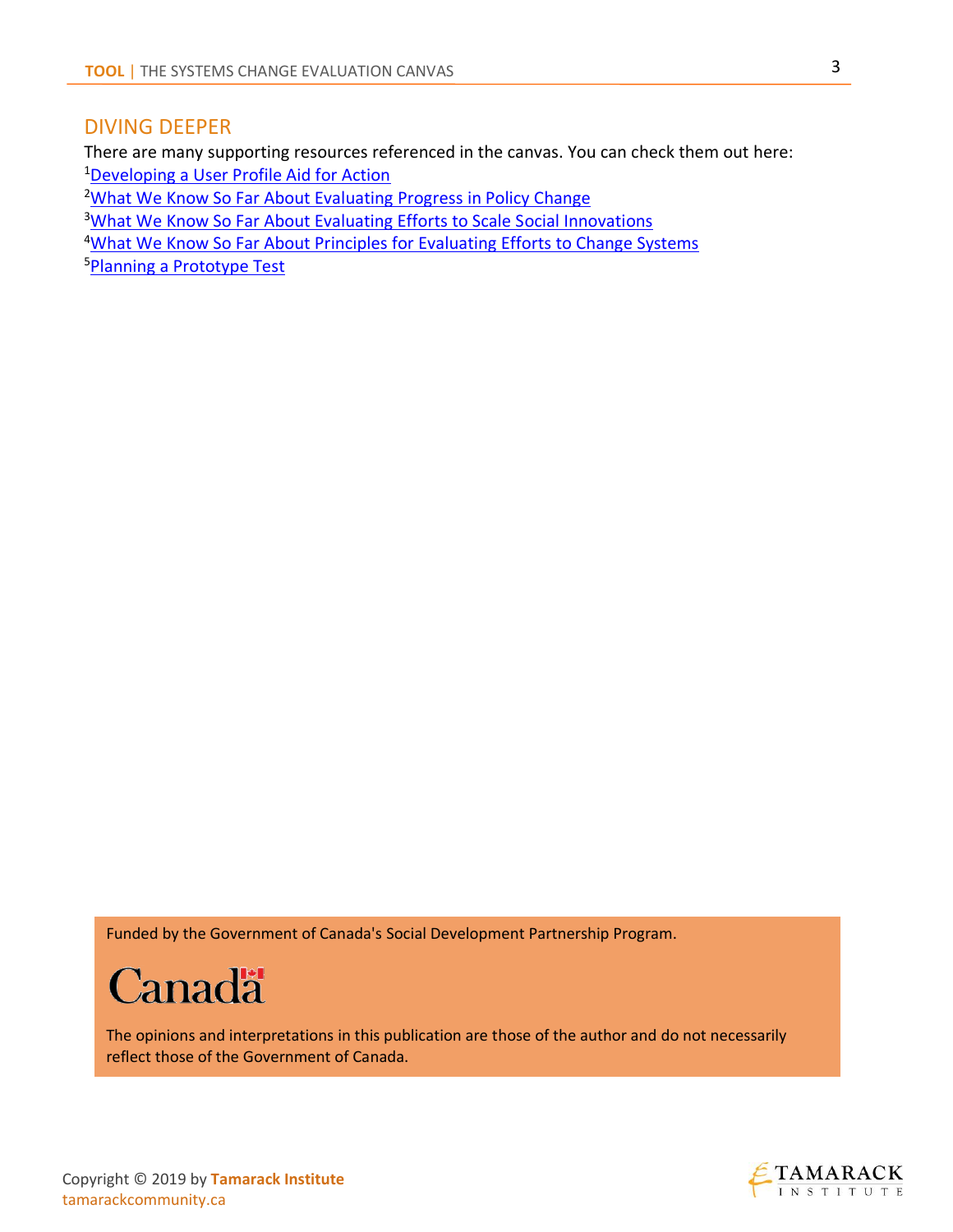## **CANVAS: Designing Your Systems Change Evaluation**

This planning tool will help you work through the main considerations you need when planning a systems change evaluation. Use this first page to capture the most important summary content and additional handouts to expand your thinking. Your name

#### **SYSTEM**

What are the most important features of your system, the strategy that will be employed, and the outcomes you are hoping for?

# **USERS**

Who are your primary users and who will you speak with to fill out the user profile for each user?

PRINCIPLES

Which systems change evaluation challenges do you need a

principle for?

Which principles are most important to honour in your work?

Which methods are most interesting to explore?

What are the most important design criteria for your context?

SEE HANDOUT

**Developing a User Profile** 

**Aide for Action** 

#### RESULTS FRAMEWORK Does your initiative have a results framework?

If not, how do you want to proceed? (e.g., adopt, adapt, start from scratch, other)

Where do you want to go to get more?

#### CONTRIBUTION ANALYSIS

What is the desire and capacity for contribution analysis in your context (locate yourself on the matrix below)?

What questions will you explore with prototypes, and how will you explore them?

SEE HANDOUT **What We Know So Far About: Principles for Evaluating Efforts to Change Systems**

# **METHODS**

SEE HANDOUTS **What We Know So Far About: Evaluating Progress in Policy Change Evaluating Efforts to Scale Social Innovations**

#### **PROTOTYPES**

SEE HANDOUT **Planning a Prototype Test**

*"We have a need for contribution analysis and I know enough to want to explore it more"*

Low Desire by Users **High Desire by Users** 

What are your next steps?

What are your next steps?



Low Evaluation Team Capacity

High Evaluation Team Capacity

*"We have a need for contribution analysis but I don't feel confident enough to proceed with it right now."*

*"We don't need contribution analysis and I don't feel confident enough to proceed with it anyway."*

*"We don't have a need for contribution analysis but I know where to go if one emerges.*